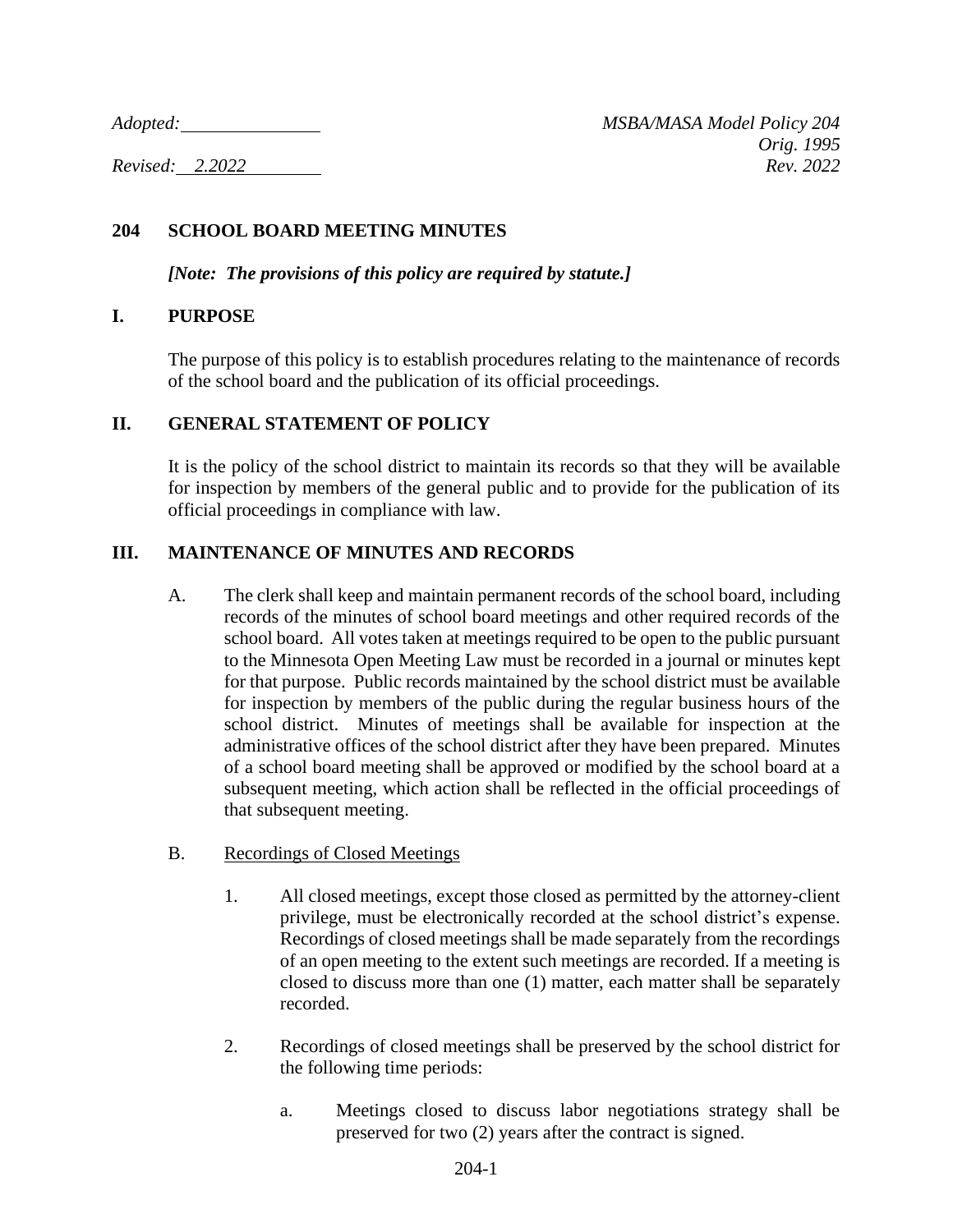- b. Meetings closed to discuss security matters shall be preserved for at least four (4) years.
- c. Meetings closed to discuss the purchase or sale of property shall be preserved for at least eight (8) years after the date of the meeting.
- d. All other closed meetings shall be preserved by the school district for at least three (3) years after the date of the meeting.
- e. Following the expiration of the above time periods, recordings of closed meetings shall be maintained as set forth in the school district's Records Retention Schedule.
- 3. Recordings of closed meetings shall be classified by the school district as protected non-public data that is not accessible by the public or any subject of the data, with the following exceptions:
	- a. Recordings of labor negotiations strategy meetings shall be classified as public data and made available to the public after all labor contracts are signed by the school district for the current budget period.
	- b. Recordings of meetings related to the purchase or sale of property shall be classified as public data and made available to the public after all real or personal property discussed at the meeting has been purchased or sold or the school district has abandoned the purchase or sale.
	- c. Recordings of any other closed meetings shall be classified and/or released as required by court order.
- 4. Recordings of closed meetings shall be maintained separately from recordings of open meetings, to the extent recordings of open meetings are maintained by the school district, with the exception of recordings that have been classified as public data as set forth in Section III.B.3. above. Recordings of closed meetings classified as non-public data also shall be maintained in a secure location, separate from recordings classified as public data.
- 5. Recordings of closed meetings shall be maintained in a manner to easily identify the data classification of the recording. The recordings shall be identified with at least the following information:
	- a. The date of the closed meeting;
	- b. The basis upon which the meeting was closed (i.e.: labor negotiations strategy, purchase or sale of real property, educational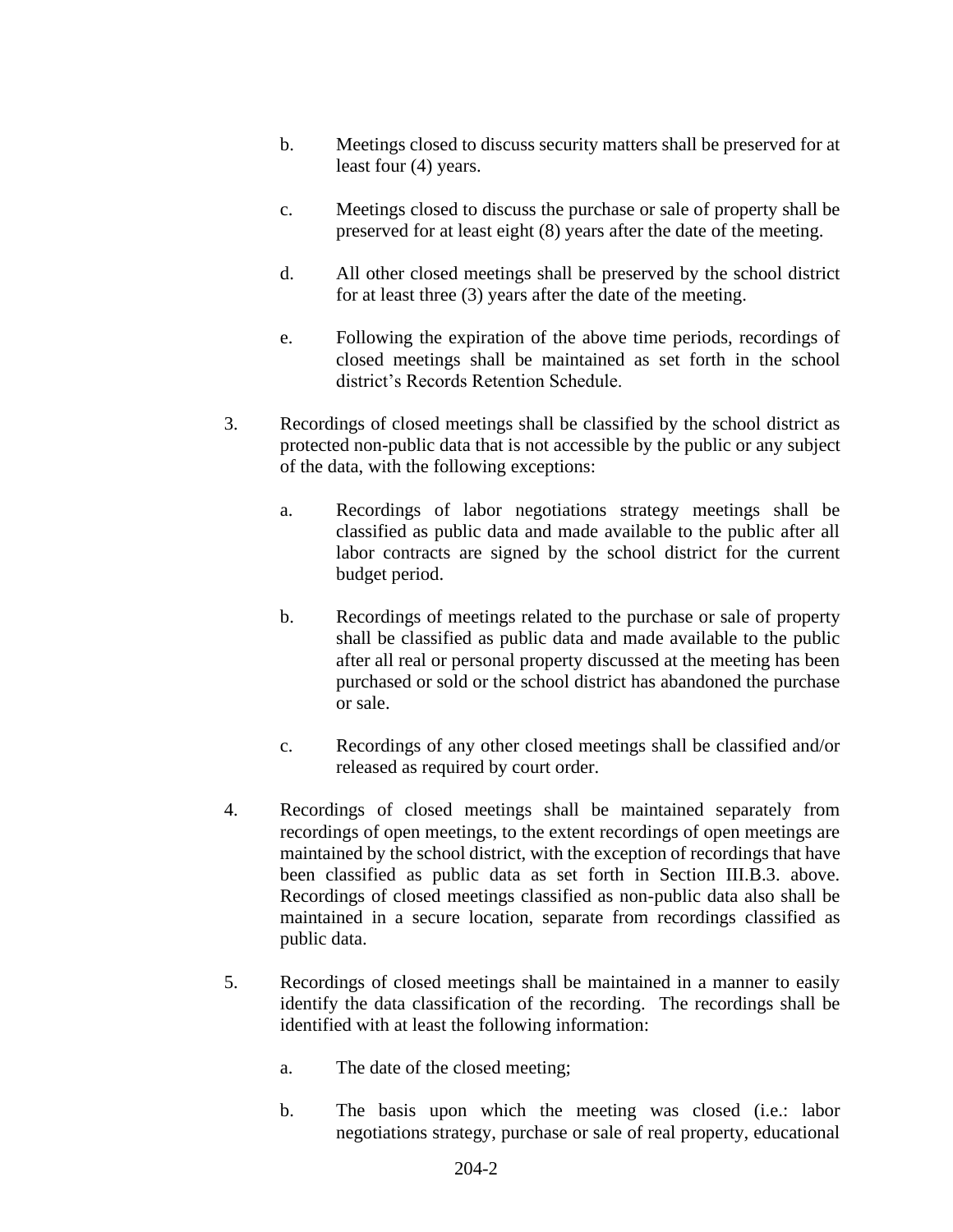data, etc.); and

- c. The classification of the data.
- 6. Recordings of closed meetings related to labor negotiations strategy and the purchase or sale of property shall be maintained and monitored in a manner that reclassifies the recording as public upon the occurrence of an event reclassifying that data as set forth in Section III.B.3. above.

## **IV. PUBLICATION OF OFFICIAL PROCEEDINGS**

- A. The school board shall cause its official proceedings to be published once in the official newspaper of the school district within thirty (30) days of the meeting at which the proceedings occurred; however, if the school board conducts regular meetings not more than once every thirty (30) days, the school board need not publish the minutes until ten (10) days after they have been approved by the school board.
- B. The proceedings to be published shall be sufficiently full to fairly set forth the proceedings. They must include the substance of all official actions taken by the school board at any regular or special meeting, and at minimum must include the subject matter of a motion, the persons making and seconding the motion, a listing of how each member present voted on the motion, the character of resolutions offered including a brief description of their subject matter and whether adopted or defeated. The minutes and permanent records of the school board may include more detail than is required to be published with the official proceedings. If the proceedings have not yet been approved by the school board, the proceedings to be published may reflect that fact.
- C. The proceedings to be published may be a summary of the essential elements of the proceedings, and/or of resolutions and other official actions of the school board. Such a summary shall be written in a clear and coherent manner and shall, to the extent possible, avoid the use of technical or legal terms not generally familiar to the public. When a summary is published, the publication shall clearly indicate that the published material is only a summary and that the full text is available for public inspection at the administrative offices of the school district and that a copy of the proceedings, other than attachments to the minutes, is available without cost at the offices of the school district or by means of standard or electronic mail.

| <b>Legal References:</b> | Minn. Stat. § 13D.01, Subds. 4-6 (Open Meeting Law)                     |
|--------------------------|-------------------------------------------------------------------------|
|                          | Minn. Stat. § 123B.09, Subd. 10 (Publishing Proceedings)                |
|                          | Minn. Stat. § 123B.14, Subd. 7 (Record of Meetings)                     |
|                          | Minn. Stat. $\S$ 331A.01 (Definition)                                   |
|                          | Minn. Stat. § 331A.05, Subd. 8 (Notice Regarding Published Summaries)   |
|                          | Minn. Stat. § 331A.08, Subd. 3 (Publication of Proceedings)             |
|                          | Op. Atty. Gen. 161-a-20, December 17, 1970                              |
|                          | Ketterer v. Independent School District No. 1, 248 Minn. 212, 79 N.W.2d |